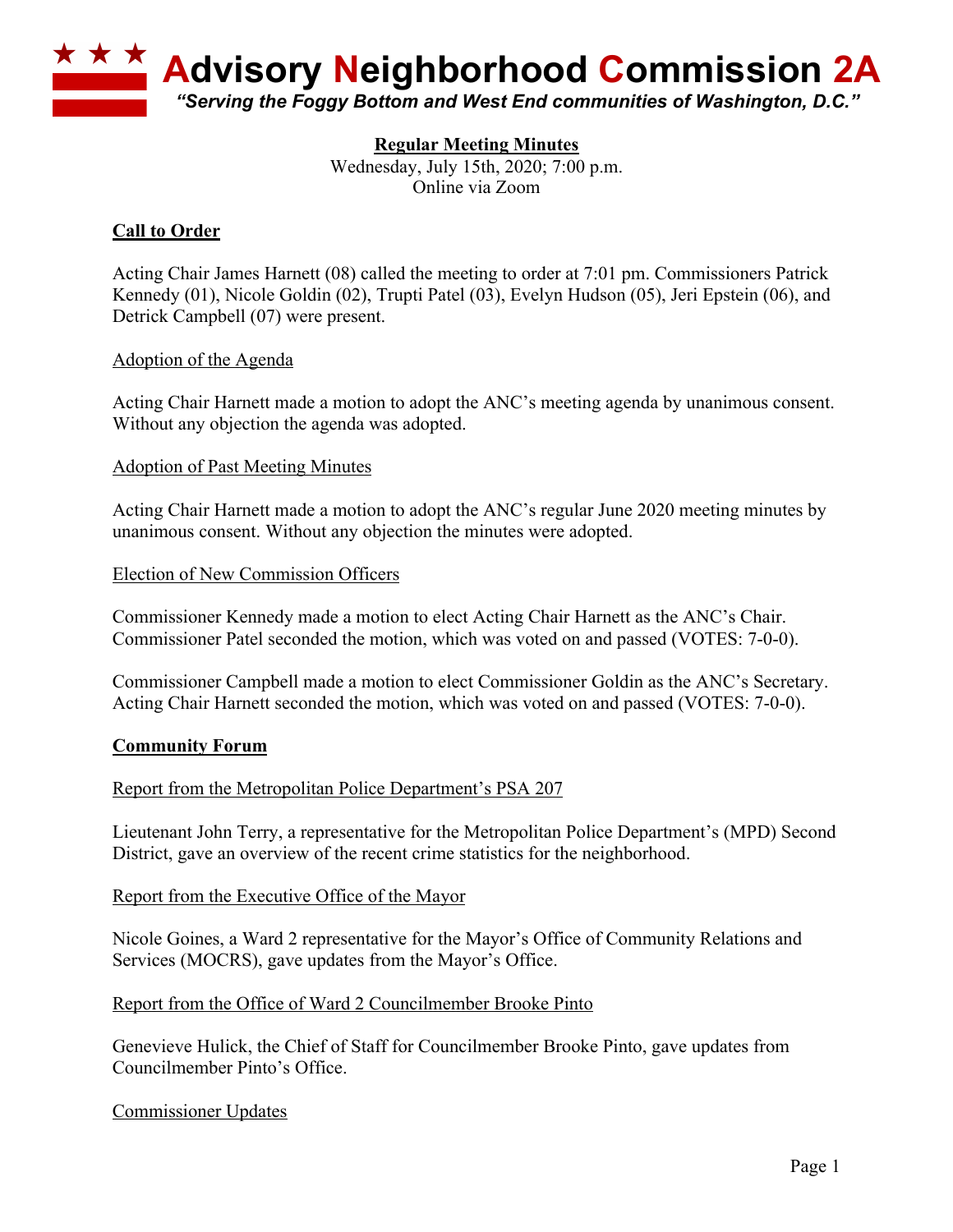Acting Chair Harnett and Commissioners Goldin, Campbell, Epstein, Kennedy, Patel, and Hudson gave commissioner updates.

#### Announcements and Public Comments

Barbara Kahlow, the Secretary-Treasurer of the West End Citizens Association (WECA), and Kate Whitesell, a volunteer with Community Mediation DC, gave announcements and public comments.

## **General Agenda**

# Presentation by the Veterinary Emergency Group Regarding a Proposed Zoning Project at 2311 M Street NW

Commissioner Goldin made a motion to adopt a proposed resolution regarding the matter. Commissioner Hudson seconded the motion, which was voted on and passed (VOTES: 7-0-0). The resolution reads as follows:

ANC 2A supports the Board of Zoning Adjustment application by SCHF VEG LLC for a special exception under the use provisions to permit a veterinary hospital in an existing mixed-use building at 2311 M Street NW.

Presentation by the George Washington University Regarding the University's Proposed Reopening Plan

Kevin Days, GW's Director of Community Relations, and Seth Weinshel, GW's Assistant Dean of Students for Campus Living and Residential Education, gave a presentation regarding the university's proposed reopening plan.

## **Matters Before the District Department of Transportation**

Presentation by the George Washington University Regarding the Proposed Modification of Roadway Conditions for the Public Alley Bounded by F Street, G Street, 19th Street, and 20th Street NW to Only Allow for One-Way Traffic

Adam Aaronson, GW's Executive Director of Campus Development, gave a presentation regarding the proposed modification of roadway conditions for the public alley bounded by F Street, G Street, 19th Street, and 20th Street NW to only allow for one-way traffic.

Presentation and Consideration of a Resolution Regarding the District Department of Transportation's Notice of Intent for the Installation of the 20th Street NW and 21st Street NW Protected Bike Lanes

Commissioner Kennedy made a motion to adopt a proposed resolution regarding the matter. Acting Chair Harnett seconded the motion, which was voted on and passed (VOTES: 7-0-0). The resolution reads as follows: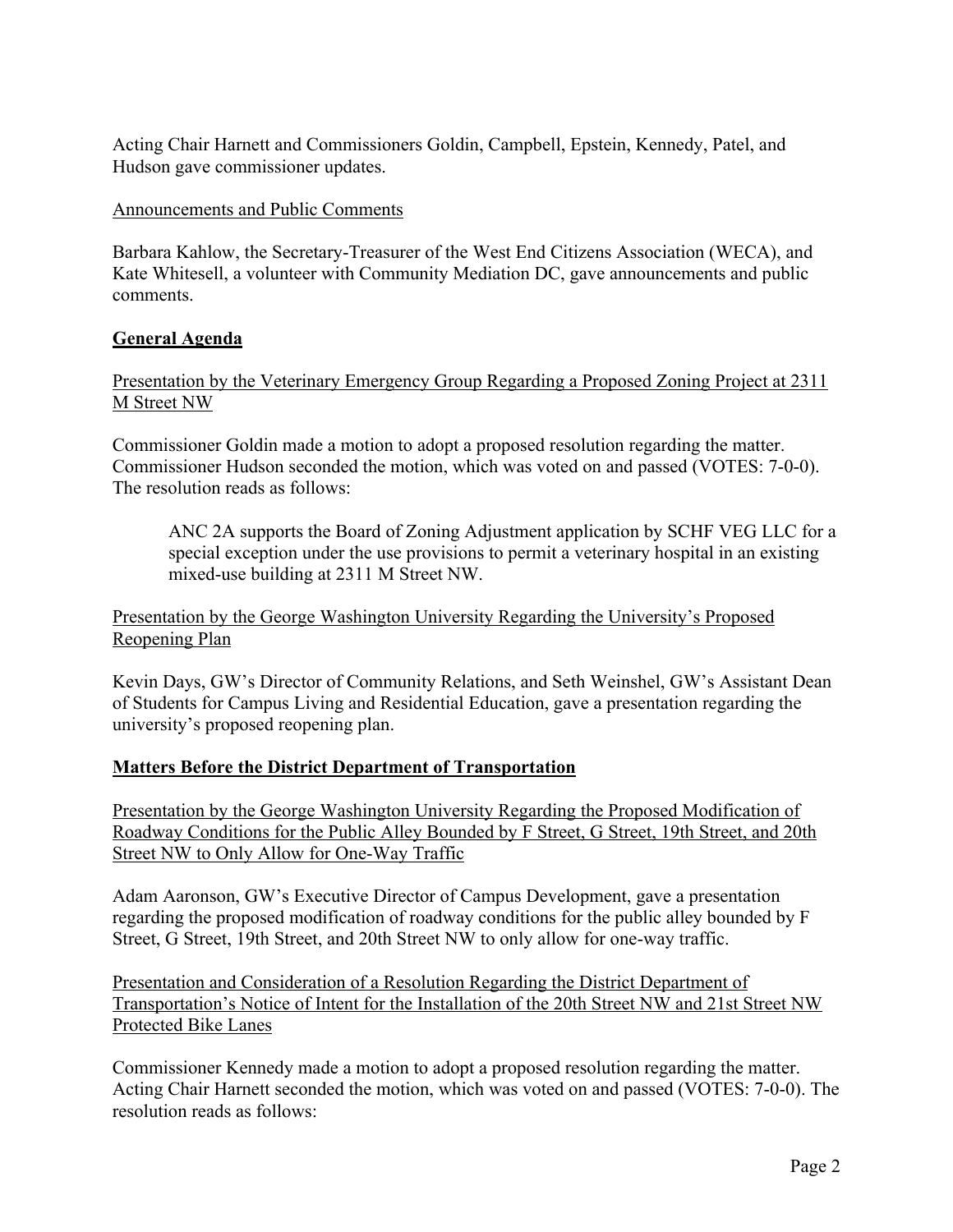WHEREAS, the District Department of Transportation's (DDOT) Notice of Intent (NOI) 20-70 PSD proposes the installation of protected bike lanes on 20th Street NW between G Street NW and Massachusetts Avenue NW, and protected bike lanes between G Street NW and Constitution Avenue NW on 21st Street NW,

WHEREAS, there is currently no protected north-south bicycle infrastructure connecting Foggy Bottom and the West End with the National Mall, and such a bike lane will enable students and residents to safely access the many businesses in our neighborhoods and travel with zero-carbon options,

WHEREAS, DDOT launched a project in 2018 to evaluate and select 20th Street NW, 21st Street NW, or 22nd Street NW as the route for protected two-way bike lanes, and

WHEREAS, ANC 2A has been an engaged partner in the development of these protected bike lane plans since the beginning of this project.

THEREFORE, BE IT RESOLVED that ANC 2A supports DDOT's NOI 20-70 PSD for the proposed installation of protected bike lanes on 20th Street NW and 21st Street NW.

BE IT FURTHER RESOLVED that ANC 2A supports the implementation of the standard network between Constitution Avenue NW and Virginia Avenue NW through the rapid phase-out of the U.S. Department of State's on-street vehicle screening zone and the Federal Reserve's ongoing capital projects.

# Consideration of a Resolution Regarding Proposed Sidewalk Widening and Other Public Health Measures to Support Physical Distancing

Acting Chair Harnett made a motion to adopt a proposed resolution regarding the matter. Commissioner Kennedy seconded the motion, which was voted on and passed (VOTES: 6-0-0). The resolution reads as follows:

WHEREAS, the coronavirus pandemic necessitates a rethinking of how the District uses and operationalizes its public space to protect pedestrians and limit the spread of COVID-19, which according to DC Health's and the Centers for Disease Control and Prevention's (CDC) guidance, is most effectively spread by close contact with individuals,

WHEREAS, a comprehensive analysis of Foggy Bottom sidewalks using data from the District Department of Transportation's (DDOT) Open Data archive, last updated in 2019, shows that many are too narrow to support safe physical distancing of two or more individuals passing each other while walking,

WHEREAS, the safety and health of neighbors and visitors who walk should be protected to the greatest extent possible through recognizing this pandemic for the critical emergency it is,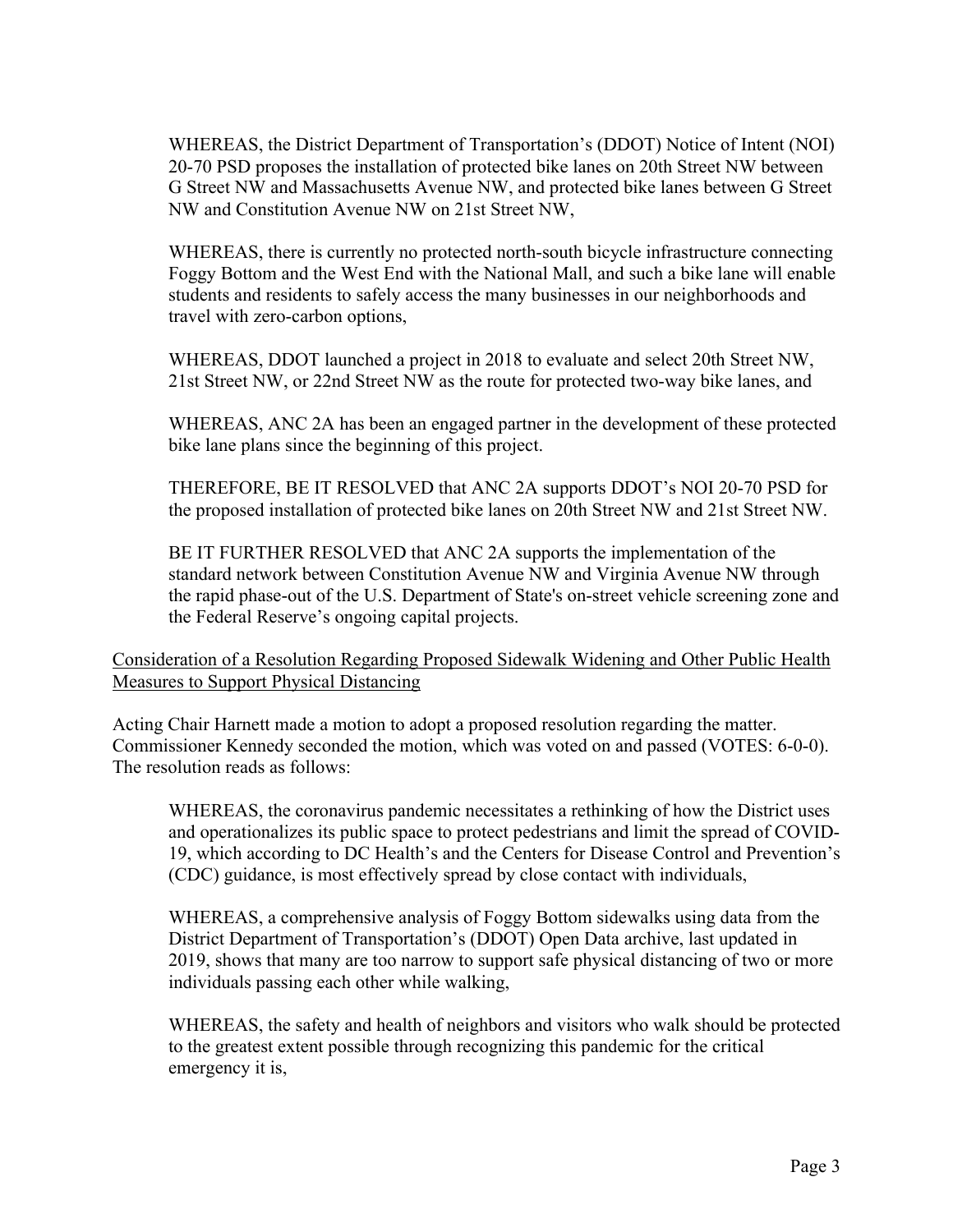WHEREAS, restaurants are finding it almost impossible to significantly reduce their operations by limiting to only outdoor seating, and the Commission has an interest in maintaining the viability of our local businesses for the long-term in our neighborhood, and

WHEREAS, with a commitment to listening to the feedback, thoughts, and recommendations of the community and neighborhood partners, we can protect the health of the thousands of students that live in this neighborhood, the thousands of people who reside in and around this area, the thousands who come to work here, and every one of our neighbors who decides to spend time outside in the weeks and months to come.

THEREFORE, BE IT RESOLVED that ANC 2A supports implementing the included list of sidewalk extensions (Attachment A) and other public health measures, starting Monday, August 17th, 2020, to enable safe physical distancing for pedestrians and the expansion of public space to support local restaurants, through a period until no public health measures are any longer necessary to protect our community.

BE IT FURTHER RESOLVED that for any of the attached sidewalk extensions that adjoin or border a non-University residential building, especially those on F Street and 20th Street NW, residential parking should be maintained as much as possible. Commissioner Kennedy will advise DDOT about the best course of action for these sidewalks.

## **Matters Before the Public Space Committee**

Public Space Applications by the George Washington University for the Installation of Mid-Block Crosswalks on the 2000 and 2100 Blocks of G Street NW

*The Commission did not take any action regarding this matter.*

Public Space Application by FlixBus for the Installation of a New Intercity Bus Stop Occupying Five Non-Meter Parking Spaces on the 1900 Block of G Street NW

Acting Chair Harnett made a motion to adopt a proposed resolution regarding the matter. Commissioner Kennedy seconded the motion, which was voted on and passed (VOTES: 6-0-0). The resolution reads as follows:

WHEREAS, FlixBus proposes an intercity bus stop on the 1900 block of G Street NW that borders the International Monetary Fund (IMF) building, and

WHEREAS, FlixBus will continue to work with ANC 2A and the IMF as this application proceeds before the District Department of Transportation's (DDOT) Public Space Committee to address any remaining concerns.

THEREFORE, BE IT RESOLVED that ANC 2A supports this application if and only if it conforms to the proposed design of DDOT's G Street NW Protected Bike Lane Project on the 1900 block of G Street NW.